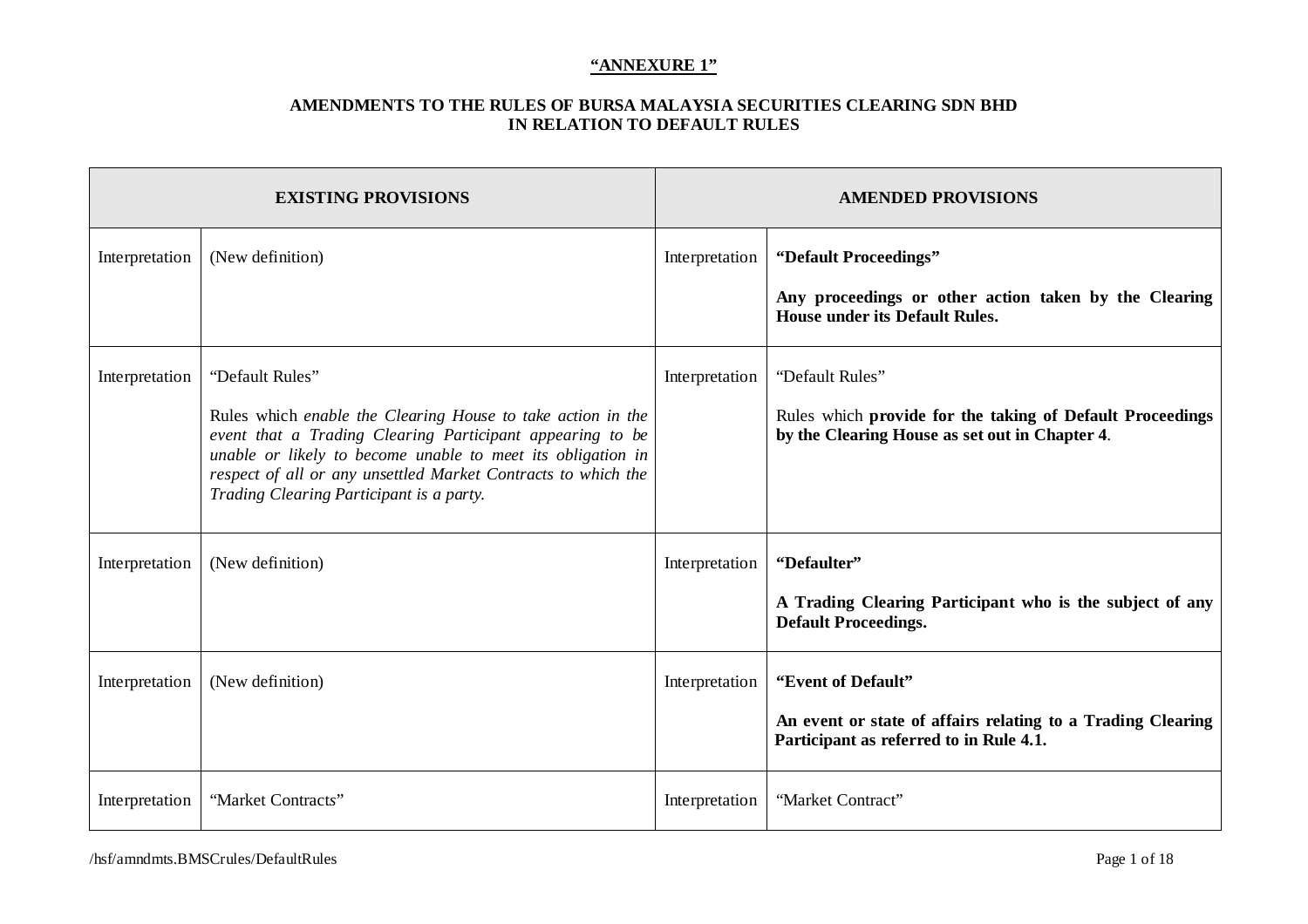| <b>EXISTING PROVISIONS</b> |                                                                                                                                                                                                                                                                                                                                                                                                                                                                                                                                                                   |                | <b>AMENDED PROVISIONS</b>                                                                                                                                                                                                                                                                                                                                                                                                                                            |  |  |
|----------------------------|-------------------------------------------------------------------------------------------------------------------------------------------------------------------------------------------------------------------------------------------------------------------------------------------------------------------------------------------------------------------------------------------------------------------------------------------------------------------------------------------------------------------------------------------------------------------|----------------|----------------------------------------------------------------------------------------------------------------------------------------------------------------------------------------------------------------------------------------------------------------------------------------------------------------------------------------------------------------------------------------------------------------------------------------------------------------------|--|--|
| Interpretation             | Shall mean contracts:<br>entered into by a Trading Clearing Participant on, or<br>$\left(a\right)$<br><i>otherwise</i> subject to the rules of, the Exchange which is,<br>or is to be, cleared and settled through the Clearing<br>House; or<br>subject to the rules of the Clearing House, entered into<br>(b)<br>by the Clearing House pursuant to a novation for the<br>purposes of, or in connection with, the provision of<br>clearing and settlement services for transactions<br>effected on, or subject to the rules of the Exchange.<br>(New definition) | Interpretation | <b>Means:</b><br><b>Novated Contract; or</b><br>(a)<br>a contract entered into by a Trading Clearing<br><b>(b)</b><br>Participant on, or subject to the rules of, the Exchange,<br>which is, or is to be, cleared and settled through the<br>Clearing House.<br>"Novated Contract"<br>a contract which is subject to the rules of the Clearing<br>House and entered into by the Clearing House with a<br>Trading Clearing Participant pursuant to a novation for the |  |  |
|                            | (New definition)                                                                                                                                                                                                                                                                                                                                                                                                                                                                                                                                                  | Interpretation | purpose of the clearing and settlement of transactions in<br>Securities effected on, or subject to the rules of, the<br>Exchange.<br>"Relevant office-holder"<br><b>Means:</b>                                                                                                                                                                                                                                                                                       |  |  |
|                            |                                                                                                                                                                                                                                                                                                                                                                                                                                                                                                                                                                   |                | the Director General of Insolvency appointed under<br>(i)<br>section 70 of the Bankruptcy Act 1967 [Act 360];                                                                                                                                                                                                                                                                                                                                                        |  |  |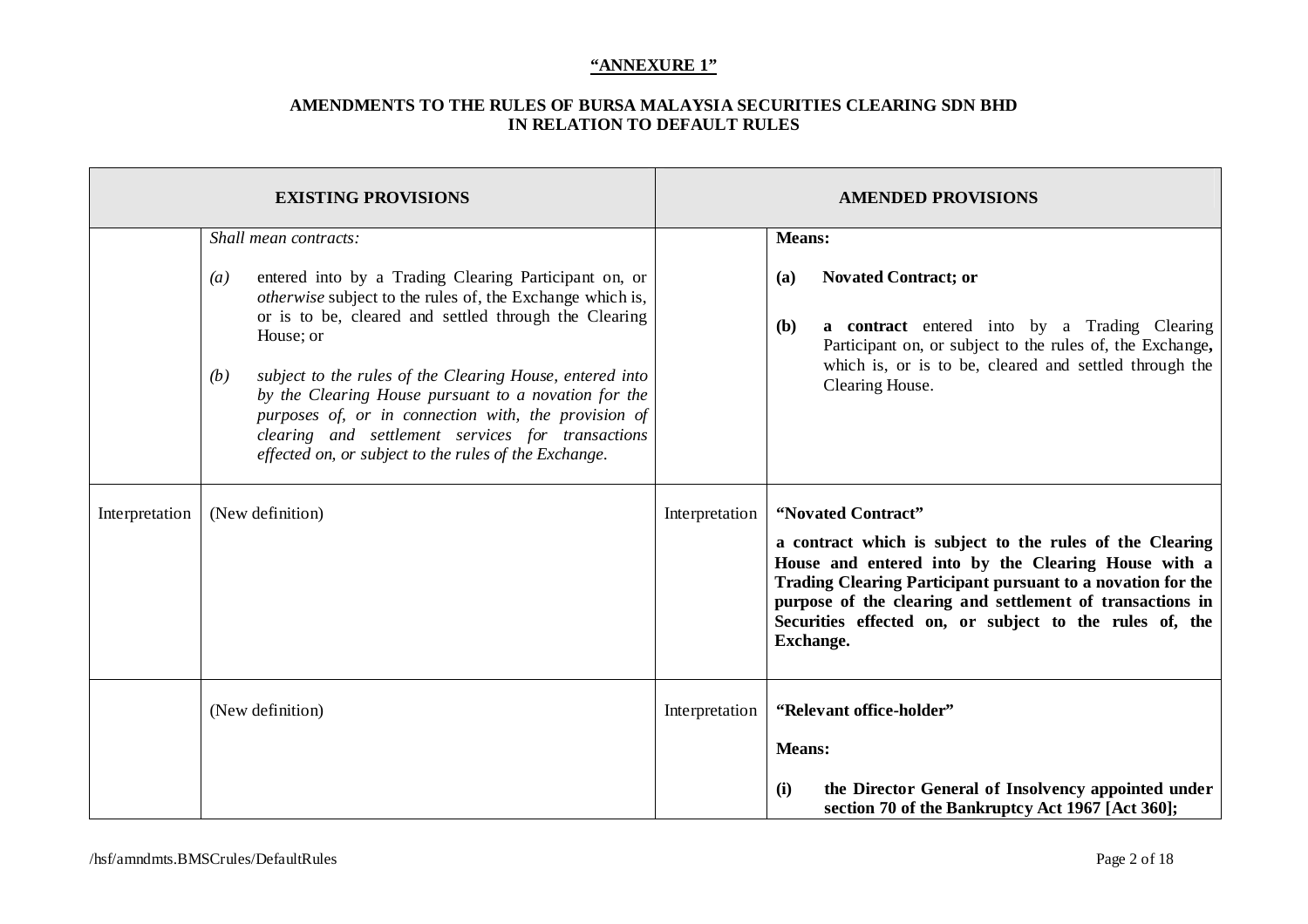|                  | <b>EXISTING PROVISIONS</b>                                                                                                                                                                                                                                                                                                                                                                                                                                                                                                                                                                                                 | <b>AMENDED PROVISIONS</b> |                                                                                                                                                                                                                                                                                                                                                                                                                                                                                                                                                                                                              |  |
|------------------|----------------------------------------------------------------------------------------------------------------------------------------------------------------------------------------------------------------------------------------------------------------------------------------------------------------------------------------------------------------------------------------------------------------------------------------------------------------------------------------------------------------------------------------------------------------------------------------------------------------------------|---------------------------|--------------------------------------------------------------------------------------------------------------------------------------------------------------------------------------------------------------------------------------------------------------------------------------------------------------------------------------------------------------------------------------------------------------------------------------------------------------------------------------------------------------------------------------------------------------------------------------------------------------|--|
|                  |                                                                                                                                                                                                                                                                                                                                                                                                                                                                                                                                                                                                                            |                           | any person acting in relation to a company as its<br>(ii)<br>liquidator, provisional liquidator, receiver or<br>manager;                                                                                                                                                                                                                                                                                                                                                                                                                                                                                     |  |
|                  |                                                                                                                                                                                                                                                                                                                                                                                                                                                                                                                                                                                                                            |                           | any person acting in relation to an individual as his<br>(iii)<br>trustee in bankruptcy or interim receiver of his<br>property;                                                                                                                                                                                                                                                                                                                                                                                                                                                                              |  |
|                  |                                                                                                                                                                                                                                                                                                                                                                                                                                                                                                                                                                                                                            |                           | any person appointed pursuant to an order for the<br>(iv)<br>administration in bankruptcy of an insolvent estate<br>of a deceased person; or                                                                                                                                                                                                                                                                                                                                                                                                                                                                 |  |
|                  |                                                                                                                                                                                                                                                                                                                                                                                                                                                                                                                                                                                                                            |                           | a Special Administrator appointed under the<br>(v)<br>Pengurusan Danaharta Nasional Berhad Act 1998<br>[Act 587].                                                                                                                                                                                                                                                                                                                                                                                                                                                                                            |  |
| <b>Rule 2.11</b> | <b>BOOKS AND RECORDS</b>                                                                                                                                                                                                                                                                                                                                                                                                                                                                                                                                                                                                   | <b>Rule 2.11</b>          | <b>BOOKS AND RECORDS</b>                                                                                                                                                                                                                                                                                                                                                                                                                                                                                                                                                                                     |  |
|                  | The Clearing Participant shall maintain books and<br>(a)<br>records in sufficient detail of all transactions and other<br>matters relating to any of its activities and/or related to<br>such activities in any of the services or facilities made<br>available to the Clearing Participant by the Clearing<br>House. The Clearing Participant shall make available<br>for inspection by any authorised employee or officer of<br>the Clearing House or any agent or representative of the<br>Clearing House all such books and records and allow<br>authorised<br>officer,<br>such<br>employee,<br>agent<br><sub>or</sub> |                           | The Clearing Participant shall maintain books and<br>(a)<br>records in sufficient detail of all transactions and other<br>matters relating to any of its activities and/or related to<br>such activities in any of the services or facilities made<br>available to the Clearing Participant by the Clearing<br>House. The Clearing Participant shall make available<br>for inspection by any authorised employee or officer of<br>the Clearing House or any agent or representative of the<br>Clearing House all such books and records and allow<br>authorised<br>such<br>officer,<br>employee,<br>agent or |  |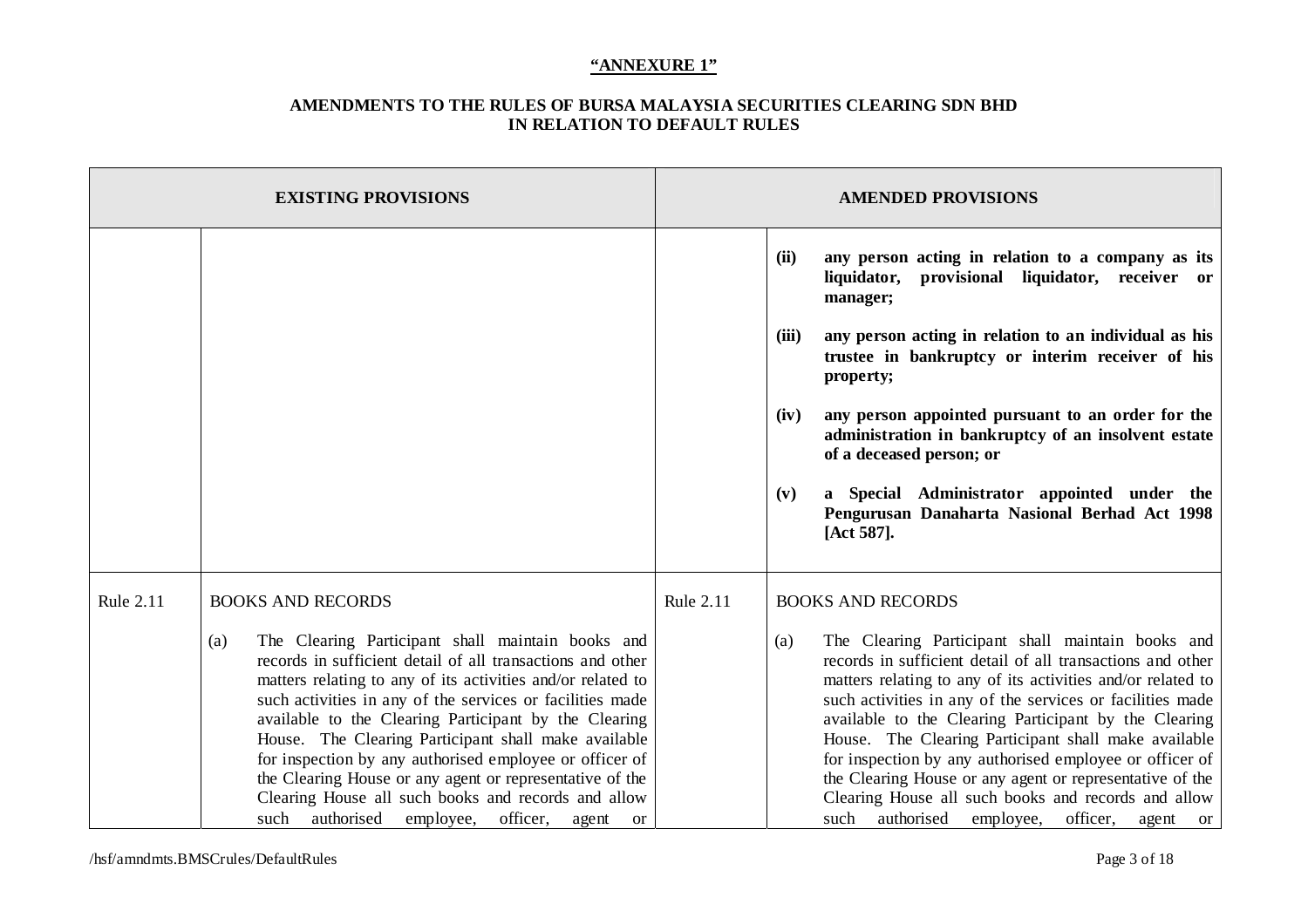|          | <b>EXISTING PROVISIONS</b>                                                                                                                                                                                                                                                                                                                                                                                                                                                                                                                                                                                                             | <b>AMENDED PROVISIONS</b>                                                                                                                                                                                                                                                                                                                                                                                                                                                                                                                                                                                                              |  |  |
|----------|----------------------------------------------------------------------------------------------------------------------------------------------------------------------------------------------------------------------------------------------------------------------------------------------------------------------------------------------------------------------------------------------------------------------------------------------------------------------------------------------------------------------------------------------------------------------------------------------------------------------------------------|----------------------------------------------------------------------------------------------------------------------------------------------------------------------------------------------------------------------------------------------------------------------------------------------------------------------------------------------------------------------------------------------------------------------------------------------------------------------------------------------------------------------------------------------------------------------------------------------------------------------------------------|--|--|
|          | representative, during normal business hours, entry to its<br>premises where such books and records, whether in the<br>form of documents or electronic data, are maintained or<br>kept and to inspect and make copies thereof.<br>Where the Clearing Participant is declared a defaulter by<br>(b)<br>the Clearing House, it shall forthwith and at all times<br>thereafter permit any official of the Clearing House to<br>have unrestricted access to, and to make copies of, its<br>books and records and all other documents deemed<br>necessary by such official for the carrying out of his<br>function under the Default Rules. | representative, during normal business hours, entry to its<br>premises where such books and records, whether in the<br>form of documents or electronic data, are maintained or<br>kept and to inspect and make copies thereof.<br>Where the Clearing Participant is declared a Defaulter<br>(b)<br>by the Clearing House, it shall forthwith and at all times<br>thereafter permit any official of the Clearing House to<br>have unrestricted access to, and to make copies of, its<br>books and records and all other documents deemed<br>necessary by such official for the carrying out of his<br>function under the Default Rules. |  |  |
|          | <b>CHAPTER 4</b><br><b>DEFAULT RULES</b>                                                                                                                                                                                                                                                                                                                                                                                                                                                                                                                                                                                               | <b>CHAPTER 4</b><br><b>DEFAULT RULES</b>                                                                                                                                                                                                                                                                                                                                                                                                                                                                                                                                                                                               |  |  |
| Rule 4.1 | <b>EVENTS OF DEFAULT</b>                                                                                                                                                                                                                                                                                                                                                                                                                                                                                                                                                                                                               | <b>NOVATED CONTRACTS</b>                                                                                                                                                                                                                                                                                                                                                                                                                                                                                                                                                                                                               |  |  |
|          | The Clearing House may institute any action under Rule<br>(a)<br>4.2 in the event of a Trading Clearing Participant being<br>unable, or likely to become unable, to meet its<br>obligations in respect of all or any unsettled Market<br>Contracts to which the Trading Clearing Participant is a<br>party.<br>For the purposes of sub-rule (a) events which a Trading<br>(b)                                                                                                                                                                                                                                                          | <b>EVENTS OF DEFAULT</b><br>Rule 4.1<br>The Clearing House may institute any action under Rule<br>(a)<br>4.2 in the event a Trading Clearing Participant has<br>failed, or appears to be unable, or likely to become<br>unable, to meet its obligations in respect of all or any<br>unsettled Novated Contracts to which the Trading<br>Clearing Participant is a party.                                                                                                                                                                                                                                                               |  |  |
|          | Clearing Participant is deemed to be unable, or likely to<br>become unable, to meet its obligations in respect of all<br>or any unsettled <i>Market</i> Contracts to which the Trading                                                                                                                                                                                                                                                                                                                                                                                                                                                 | For the purposes of sub-rule (a) but without limiting<br>(b)<br>the generality of the same, a Trading Clearing                                                                                                                                                                                                                                                                                                                                                                                                                                                                                                                         |  |  |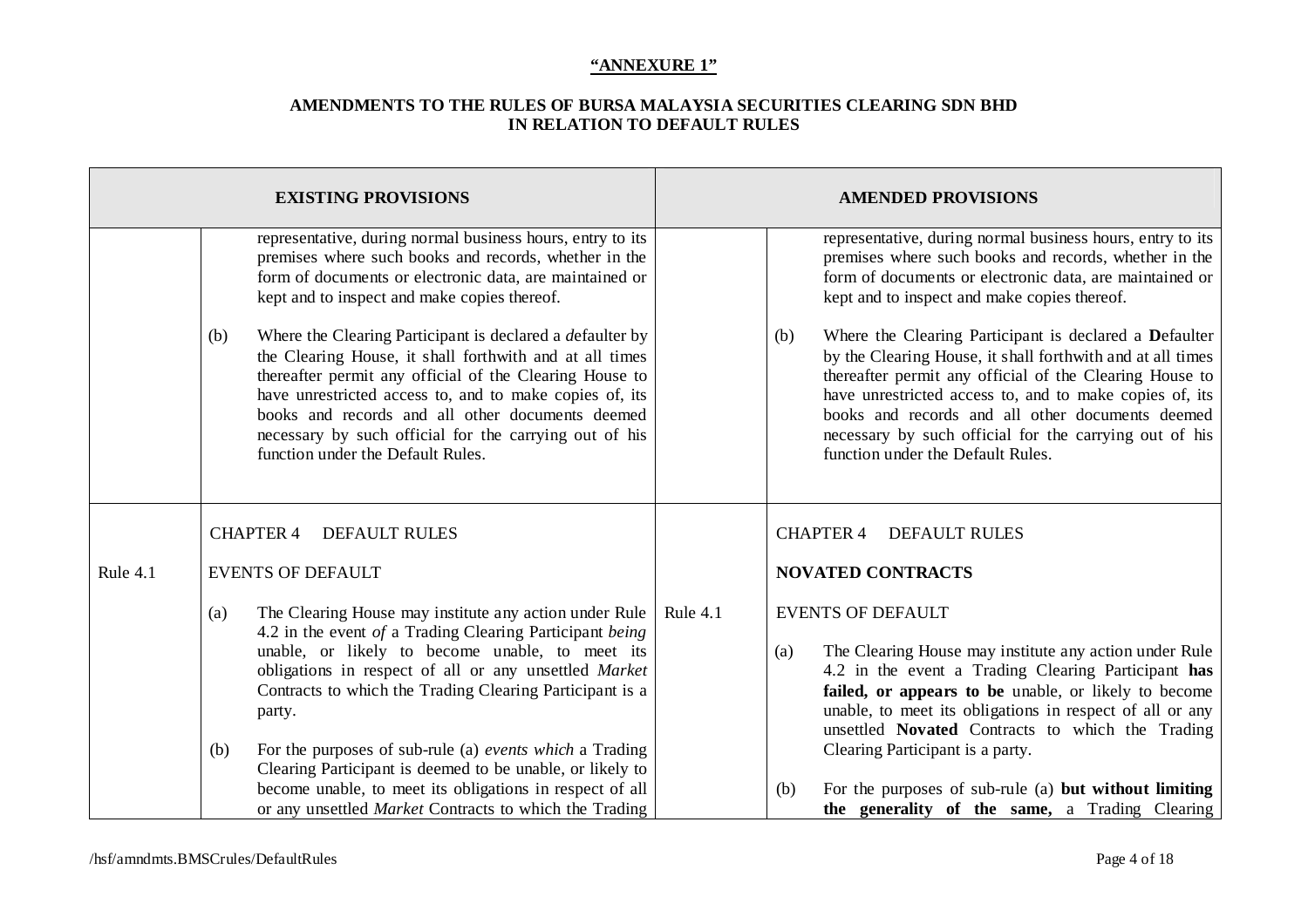| <b>EXISTING PROVISIONS</b>                                                                                                                                                                                                                                                                              | <b>AMENDED PROVISIONS</b>                                                                                                                                                                                                                                                                                                                 |
|---------------------------------------------------------------------------------------------------------------------------------------------------------------------------------------------------------------------------------------------------------------------------------------------------------|-------------------------------------------------------------------------------------------------------------------------------------------------------------------------------------------------------------------------------------------------------------------------------------------------------------------------------------------|
| Clearing Participant is a party <i>includes</i> :-                                                                                                                                                                                                                                                      | Participant is deemed to have failed, or appear to be<br>unable, or likely to become unable, to meet its                                                                                                                                                                                                                                  |
| (i)<br>default in payment of any sum payable to the<br>Clearing House;                                                                                                                                                                                                                                  | obligations in respect of all or any unsettled Novated<br>Contracts to which the Trading Clearing Participant is a<br>party in the event, inter alia, that:-                                                                                                                                                                              |
| (ii)<br><i>failure</i> to pay when due any sum due and<br>payable, or is otherwise in default under the<br>terms of any financial agreement between the<br>Trading Clearing Participant and the Clearing<br>House or threatens or proposes to suspend<br>payment or to default under the terms of such  | the Trading Clearing Participant's licence is<br>(i)<br>suspended or revoked by the Commission or<br>has expired and is not renewed by the<br><b>Commission;</b>                                                                                                                                                                          |
| financial agreement;<br>(iii)<br><i>presentation of a bankruptcy or winding-up</i><br>petition or notice of a proposal for a resolution<br>for the Trading Clearing Participant's winding-up<br>is given, or a voluntary arrangement is approved<br>by a Court of Law for the benefit of its creditors; | the Trading Clearing Participant fails to<br>(ii)<br>comply with or settle any of its financial<br>obligations in relation to a Novated Contract<br>under these Rules or the Exchange Rules or<br>the rules and regulations of any exchange or<br>clearing house in which the Trading Clearing<br>Participant is a participant or member; |
| appointment of a receiver, manager or an<br>(iv)<br>administrative receiver or a composition or<br>scheme of arrangement is approved by a Court of<br>Law against the Trading Clearing Participant;                                                                                                     | (iii)<br>the Trading Clearing Participant fails to pay<br>when due any sum due and payable, or is<br>otherwise in default under the terms of any loan<br>or other agreement relating to the Trading<br>Clearing Participant's indebtedness, or<br>threatens or proposes to suspend, stop, defer or                                        |
| when an assignment or composition is made by $a$<br>(v)<br>Trading Clearing Participant for the benefits of<br>its creditors or any of them;                                                                                                                                                            | reschedule payment or to default under the<br>terms of such loan or agreement;<br>a Trading Clearing Participant is insolvent,<br>(iv)                                                                                                                                                                                                    |
| <i>passing of a resolution to wind-up the Trading</i><br>(vi)<br>Clearing Participant (save for the purpose of                                                                                                                                                                                          | or unable to pay its debts when they fall due,<br>or a bankruptcy or winding-up petition is<br><b>presented</b> , or <b>a</b> notice of a proposal for a                                                                                                                                                                                  |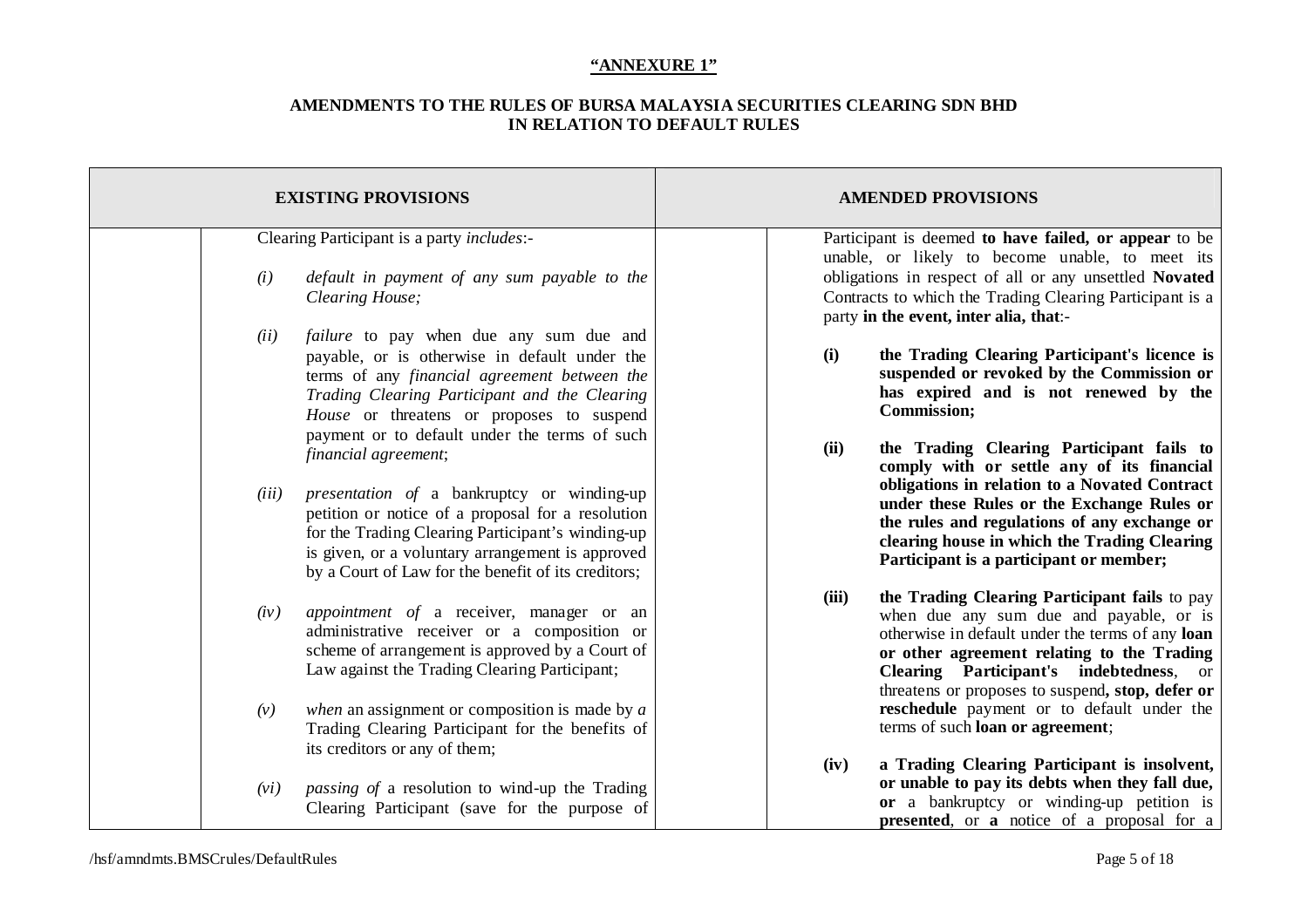|       | <b>EXISTING PROVISIONS</b>                                                                                                                                                                                                             |       | <b>AMENDED PROVISIONS</b>                                                                                                                                                                                                                                                                                                                                                                                                                                                                                                                                |
|-------|----------------------------------------------------------------------------------------------------------------------------------------------------------------------------------------------------------------------------------------|-------|----------------------------------------------------------------------------------------------------------------------------------------------------------------------------------------------------------------------------------------------------------------------------------------------------------------------------------------------------------------------------------------------------------------------------------------------------------------------------------------------------------------------------------------------------------|
| (vii) | amalgamation or reconstruction) or a bankruptcy<br>or winding-up order is made;<br>when any distress, execution or other process is<br>levied or enforced or served upon or against any<br>property of a Trading Clearing Participant. |       | resolution for the Trading Clearing Participant's<br>winding-up is given, or a voluntary arrangement<br>is approved by a Court of Law for the benefit of<br>its creditors, or an assignment or composition<br>is made by the Trading Clearing Participant<br>for the benefit of its creditors or any of them,<br>or the Clearing House considers in its<br>absolute discretion that the occurrence of any<br>such events or their equivalent is imminent or<br>likely in any jurisdiction;                                                               |
|       |                                                                                                                                                                                                                                        | (v)   | a liquidator, receiver, manager, trustee, an<br>administrative receiver or a similar officer is<br>appointed, or a composition or scheme of<br>arrangement is approved by a Court of Law<br>against the Trading Clearing Participant or an<br>assignment or composition is made by the<br>Trading Clearing Participant for the benefits of<br>its creditors or any of them, or the Clearing<br>House considers in its absolute discretion that<br>the occurrence of any such events or their<br>equivalent is imminent or likely in any<br>jurisdiction; |
|       |                                                                                                                                                                                                                                        | (vi)  | a resolution to wind-up the Trading Clearing<br>Participant (save for the purpose of<br>amalgamation or reconstruction) is passed or a<br>bankruptcy or winding-up order is made; or                                                                                                                                                                                                                                                                                                                                                                     |
|       |                                                                                                                                                                                                                                        | (vii) | any distress, execution or other process is levied<br>or enforced or served upon or against any<br>property or assets of a Trading Clearing                                                                                                                                                                                                                                                                                                                                                                                                              |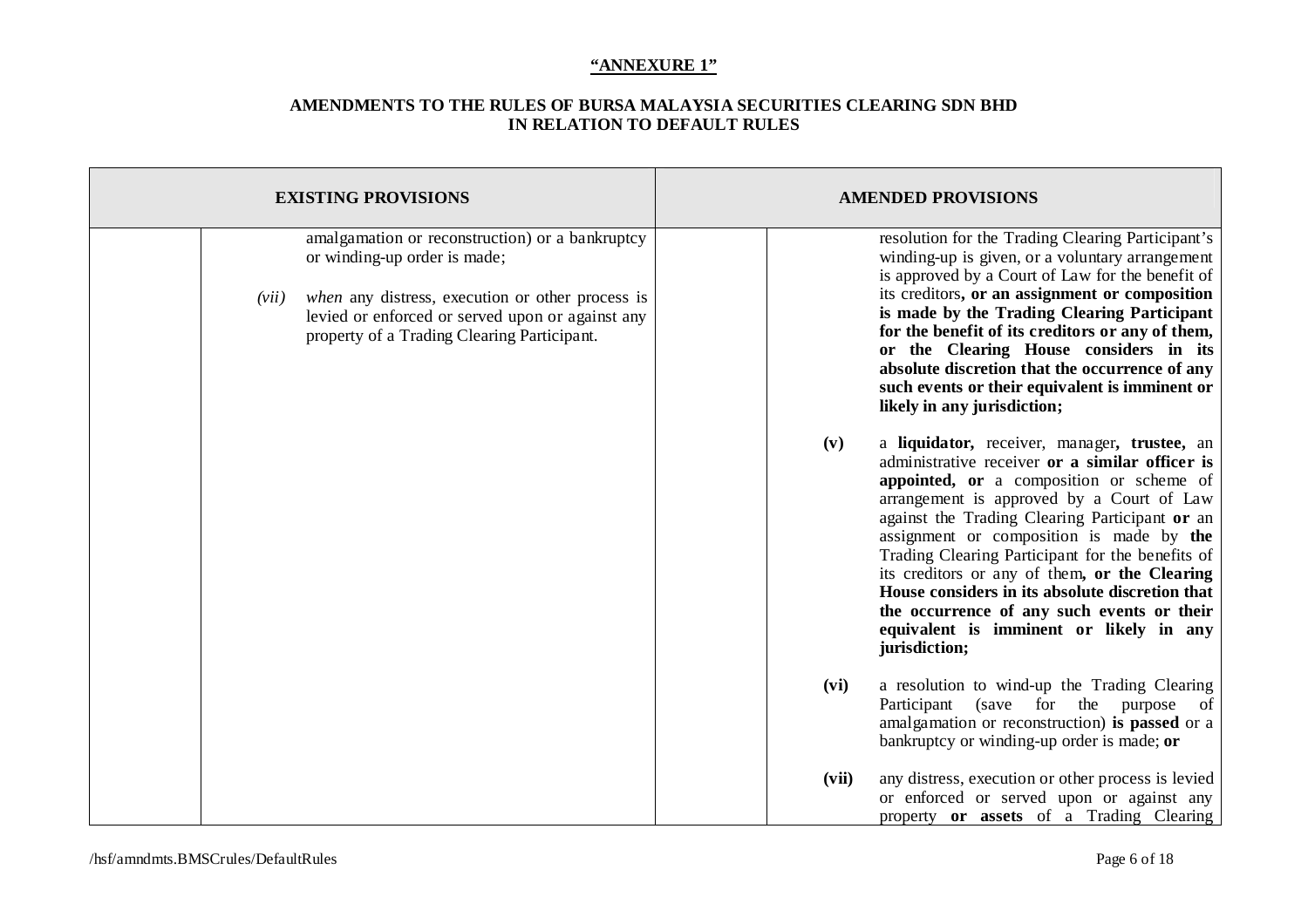| <b>EXISTING PROVISIONS</b> |                                                                                                                                                                                                                                                                                                                                                                                                                               |                                                                                                                                                                                                                                                                                                                                                                                                                                                                                                                                                                                | <b>AMENDED PROVISIONS</b> |            |                                                                                                                                                                                                                                                                                                                                                                                                                                                                                                                                                               |
|----------------------------|-------------------------------------------------------------------------------------------------------------------------------------------------------------------------------------------------------------------------------------------------------------------------------------------------------------------------------------------------------------------------------------------------------------------------------|--------------------------------------------------------------------------------------------------------------------------------------------------------------------------------------------------------------------------------------------------------------------------------------------------------------------------------------------------------------------------------------------------------------------------------------------------------------------------------------------------------------------------------------------------------------------------------|---------------------------|------------|---------------------------------------------------------------------------------------------------------------------------------------------------------------------------------------------------------------------------------------------------------------------------------------------------------------------------------------------------------------------------------------------------------------------------------------------------------------------------------------------------------------------------------------------------------------|
|                            |                                                                                                                                                                                                                                                                                                                                                                                                                               |                                                                                                                                                                                                                                                                                                                                                                                                                                                                                                                                                                                |                           | (c)        | Participant.<br>Upon the occurrence of any of the circumstances set<br>out in Rule 4.1(b), the Clearing House shall be<br>entitled, at its discretion, at any time to declare that<br>an Event of Default has occurred and to give notice<br>thereof to all Trading Clearing Participants.                                                                                                                                                                                                                                                                    |
| Rule 4.2.1                 | (a)<br>(b)                                                                                                                                                                                                                                                                                                                                                                                                                    | On the occurrence of any event of default under Rule<br>4.1, the Clearing House may settle the defaulting<br>Trading Clearing Participant's Market Contracts.<br>For the purposes of sub-rule (a), the Clearing House<br>shall determine if the defaulting Trading Clearing<br>Participant shall pay or receive any sum of money in<br>relation to each such Market Contract if that is required<br>after taking into account all the rights and liabilities of<br>the defaulting Trading Clearing Participant under or in<br>respect of the <i>Market</i> Contract concerned. | Rule 4.2.1                | (a)<br>(b) | On the occurrence of any Event of Default under Rule<br>4.1, the Clearing House may settle the defaulting<br>Trading Clearing Participant's Novated Contracts.<br>For the purposes of sub-rule (a), the Clearing House<br>shall determine if the defaulting Trading Clearing<br>Participant shall pay or receive any sum of money in<br>relation to each such Novated Contract after taking into<br>account all the rights and liabilities of the defaulting<br>Trading Clearing Participant under or in respect of the<br><b>Novated Contract concerned.</b> |
| Rule 4.2.2                 | In performance of its functions under Rule 4.2.1, the Clearing<br>House may take all or any of the following actions:-<br>Close-off all Market Contracts of the defaulting Trading<br>(a)<br>Clearing Participant at what the Clearing House<br>determines to be the best prevailing market price and<br>terms available. For the purpose of this sub-rule "close-<br>off" means liquidating an existing Market Contract with |                                                                                                                                                                                                                                                                                                                                                                                                                                                                                                                                                                                | Rule 4.2.2                | (a)        | In performance of its functions under Rule 4.2.1, the Clearing<br>House may take all or any of the following actions:-<br>Close-out all Novated Contracts of the defaulting<br>Trading Clearing Participant at what the Clearing House<br>determines to be the best prevailing market price and<br>terms available. For the purpose of this sub-rule "close-<br>out" means liquidating an existing Novated Contract                                                                                                                                           |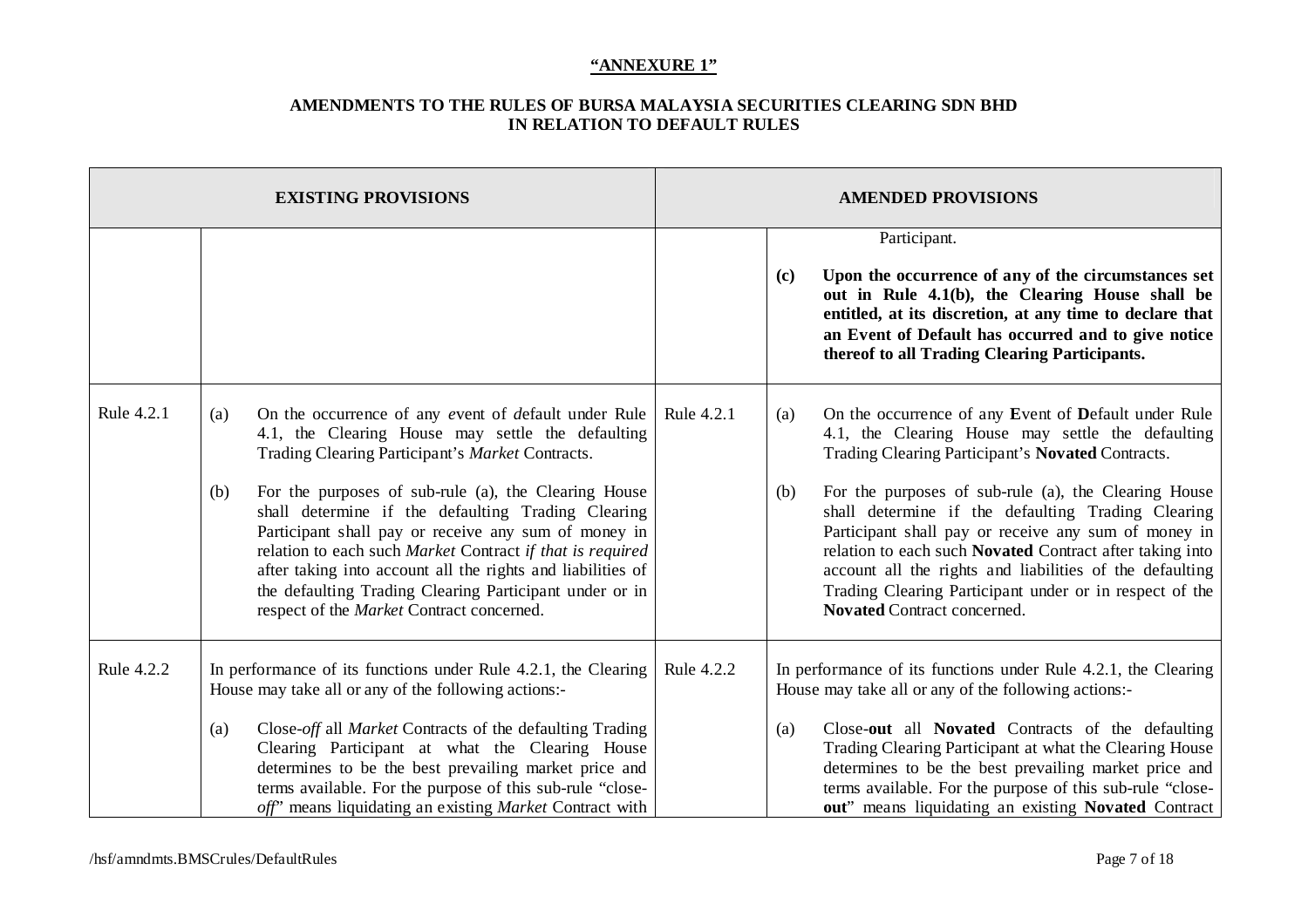|     | <b>EXISTING PROVISIONS</b>                                                                                                                                                                                                                                                                                                                                                                                                                                                                               | <b>AMENDED PROVISIONS</b> |     |                                                                                                                                                                                                                                                                                                                                                                                                                                                                                                                                              |
|-----|----------------------------------------------------------------------------------------------------------------------------------------------------------------------------------------------------------------------------------------------------------------------------------------------------------------------------------------------------------------------------------------------------------------------------------------------------------------------------------------------------------|---------------------------|-----|----------------------------------------------------------------------------------------------------------------------------------------------------------------------------------------------------------------------------------------------------------------------------------------------------------------------------------------------------------------------------------------------------------------------------------------------------------------------------------------------------------------------------------------------|
|     | an equal and opposite transaction.                                                                                                                                                                                                                                                                                                                                                                                                                                                                       |                           |     | with an equal and opposite transaction.                                                                                                                                                                                                                                                                                                                                                                                                                                                                                                      |
| (b) | Dispose such Securities held under lien without any<br>further reference to the defaulting Trading Clearing<br>Participant. The Clearing House shall have a right of lien<br>on all Securities delivered by it to all Trading Clearing<br>Participants (notwithstanding that the Clearing House<br>may not have physical possession of such Securities)<br>unless all moneys owing to it by such Clearing<br>Participant in respect of the net purchase of such<br>Securities, has been settled in full. |                           | (b) | (No change)                                                                                                                                                                                                                                                                                                                                                                                                                                                                                                                                  |
| (c) | Apply all sums obtained under sub-rule (b) or any other<br>sum standing to the credit of the defaulting Trading<br>Clearing Participant.                                                                                                                                                                                                                                                                                                                                                                 |                           | (c) | (No change)                                                                                                                                                                                                                                                                                                                                                                                                                                                                                                                                  |
|     |                                                                                                                                                                                                                                                                                                                                                                                                                                                                                                          |                           | (d) | Give instructions for transfers of securities to be<br>effected into or out of a securities account which<br>relates to a depositor who is a party to a Novated<br>Contract or a depositor who had instructed the<br>defaulting Trading Clearing Participant to effect a<br>trade which results in a Novated Contract to which<br>the defaulting Trading Clearing Participant has<br>become a party, for the purposes of settlement of a<br>Novated Contract or otherwise dealing with a<br>Novated Contract in accordance with these Rules. |
| (d) | Take any other action as it deems necessary for the<br>protection of its interest with respect to Market<br>Contracts to which a defaulting Trading Clearing                                                                                                                                                                                                                                                                                                                                             |                           | (e) | Take any other action as it deems necessary for the<br>protection of its interest with respect to Novated<br>Contracts to which a defaulting Trading Clearing                                                                                                                                                                                                                                                                                                                                                                                |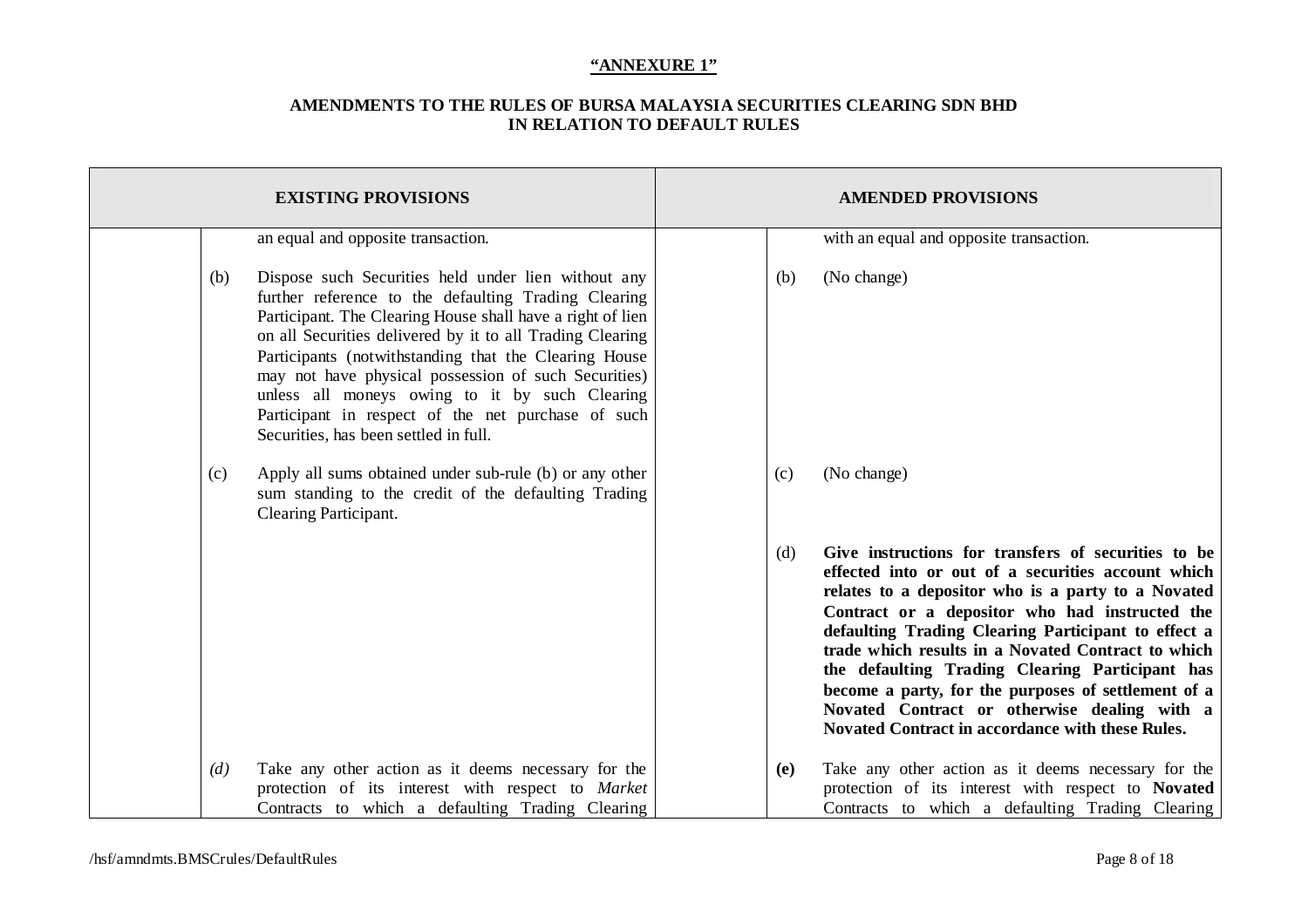| <b>EXISTING PROVISIONS</b> |            |          |                                                                                                                                                                                                                                                                                                                                                                                |            |                                                                                                      | <b>AMENDED PROVISIONS</b> |                                                                                                                                          |
|----------------------------|------------|----------|--------------------------------------------------------------------------------------------------------------------------------------------------------------------------------------------------------------------------------------------------------------------------------------------------------------------------------------------------------------------------------|------------|------------------------------------------------------------------------------------------------------|---------------------------|------------------------------------------------------------------------------------------------------------------------------------------|
|                            |            |          | Participant is a party, at the defaulting Trading Clearing<br>Participant's expense and if appropriate in its name.                                                                                                                                                                                                                                                            |            |                                                                                                      |                           | Participant is a party, at the defaulting Trading Clearing<br>Participant's expense and if appropriate in its name.                      |
|                            | (e)        |          | Engage under such terms and conditions of engagement<br>as the Clearing House may determine from time to time,<br>any person to render assistance as the Clearing House<br>may require or specify in the performance of its<br>functions under Rule 4.2. The defaulting Trading<br>Clearing Participant shall bear the costs and expenses of<br>the engagement such person(s). |            | (f)                                                                                                  |                           | (No change)                                                                                                                              |
| Rule 4.2.3                 |            |          | The Clearing House shall upon the completion by it of the<br>default proceedings under this Chapter:                                                                                                                                                                                                                                                                           | Rule 4.2.3 | The Clearing House shall upon the completion by it of the<br>Default Proceedings under this Chapter: |                           |                                                                                                                                          |
|                            | (a)<br>(b) | supply:- | make a report on such default proceedings; and                                                                                                                                                                                                                                                                                                                                 |            | (a)<br>Act; and                                                                                      |                           | make a report on such Default Proceedings containing<br>such particulars as required in Section $105(1)$ of the                          |
|                            |            | (i)      | the Commission; and                                                                                                                                                                                                                                                                                                                                                            |            | (b)                                                                                                  |                           | supply the report to $\cdot$ -                                                                                                           |
|                            |            | (ii)     | any relevant person acting in relation to the<br>defaulter whom the report relates; or                                                                                                                                                                                                                                                                                         |            |                                                                                                      | (i)<br>(ii)               | the Commission;<br>any relevant office-holder acting for the                                                                             |
|                            |            | (iii)    | if there is no relevant <i>person</i> referred to in sub-<br>rule (b) (ii), the <i>defaulting Trading Clearing</i><br>Participant.                                                                                                                                                                                                                                             |            |                                                                                                      |                           | Defaulter to whom the report relates or that<br>Defaulter's estate;                                                                      |
|                            |            |          |                                                                                                                                                                                                                                                                                                                                                                                |            |                                                                                                      | (iii)                     | if there is no relevant <b>office-holder</b> referred to in<br>sub-rule (b)(ii), the <b>Defaulter</b> to whom the<br>report relates; and |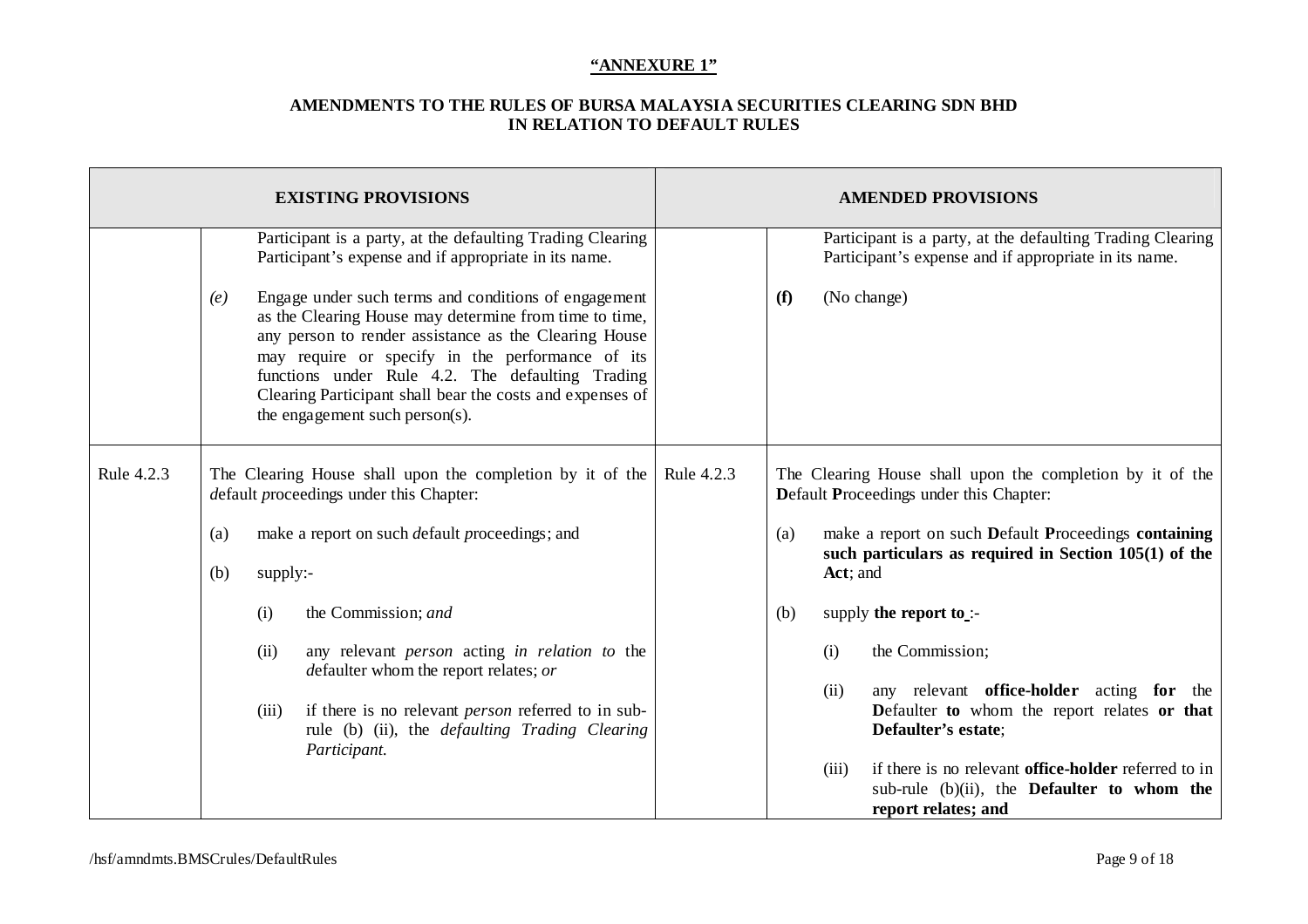| <b>EXISTING PROVISIONS</b>    | <b>AMENDED PROVISIONS</b> |                                                                                                                                                                                                                                                                                                                                                                                                                                                                                                                                                                                                                                                                                                                                                                                                                                                                                                                                                                                                                                 |  |
|-------------------------------|---------------------------|---------------------------------------------------------------------------------------------------------------------------------------------------------------------------------------------------------------------------------------------------------------------------------------------------------------------------------------------------------------------------------------------------------------------------------------------------------------------------------------------------------------------------------------------------------------------------------------------------------------------------------------------------------------------------------------------------------------------------------------------------------------------------------------------------------------------------------------------------------------------------------------------------------------------------------------------------------------------------------------------------------------------------------|--|
|                               |                           | such other person as the Commission deems<br>(iv)<br>fit.                                                                                                                                                                                                                                                                                                                                                                                                                                                                                                                                                                                                                                                                                                                                                                                                                                                                                                                                                                       |  |
| (New Section under Chapter 4) | Rule A4.1                 | <b>CHAPTER 4</b><br><b>DEFAULT RULES</b><br><b>SECTION A - DIRECT BUSINESS CONTRACTS</b><br>Subject to sub-rules (b) and (c), on the occurrence<br>(a)<br>of a default by either party to a Direct Business<br>Contract, the following shall apply:-<br>(i)<br>in the event of default in delivery of Securities<br>to the Clearing House, the Clearing House<br>shall not complete the settlement of the Direct<br><b>Business Contract; and</b><br>in the event of default in the financial<br>(ii)<br>settlement of the Direct Business Contract, the<br>Clearing House shall return the Securities in<br>the SCANS Direct Business Account to the<br>selling Trading Clearing Participant's<br>securities account or the ultimate seller's<br>securities account, as the case may be.<br>The Clearing House shall not be responsible for any<br><b>(b)</b><br>default by the Trading Clearing Participant in<br>respect of Direct Business Contracts and the<br><b>Trading Clearing Participant itself shall pursue all</b> |  |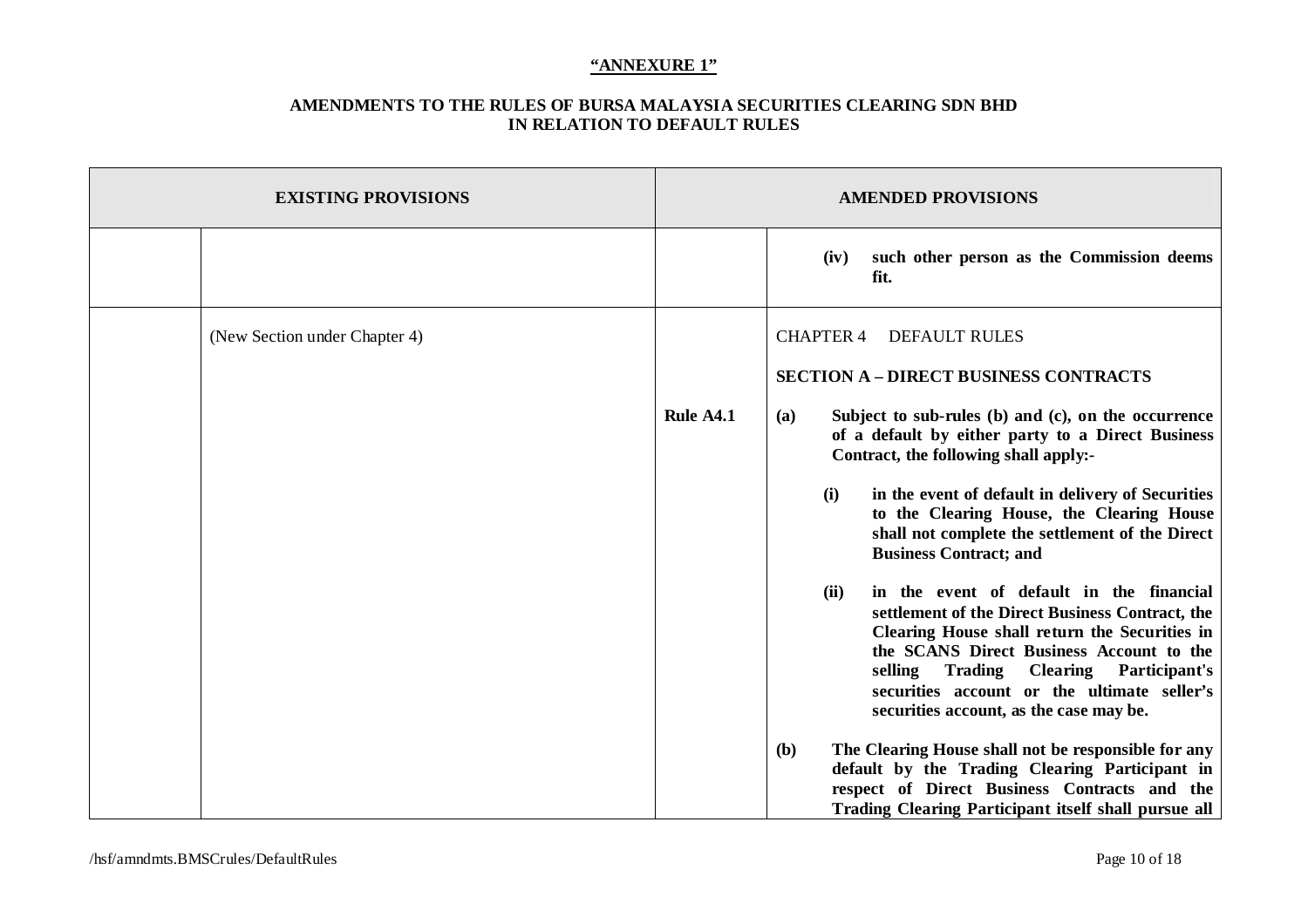| <b>EXISTING PROVISIONS</b> |           | <b>AMENDED PROVISIONS</b>                                                                                                                                                                                                                                                                                                                                                                                                                                                                                                                                                                                                                            |  |  |
|----------------------------|-----------|------------------------------------------------------------------------------------------------------------------------------------------------------------------------------------------------------------------------------------------------------------------------------------------------------------------------------------------------------------------------------------------------------------------------------------------------------------------------------------------------------------------------------------------------------------------------------------------------------------------------------------------------------|--|--|
|                            |           | claims against its counterparty Trading Clearing<br>Participant in default.                                                                                                                                                                                                                                                                                                                                                                                                                                                                                                                                                                          |  |  |
| (New provision)            | Rule 5.7A | <b>RESERVATION OF TITLE</b>                                                                                                                                                                                                                                                                                                                                                                                                                                                                                                                                                                                                                          |  |  |
|                            |           | Until such time as the Clearing House is satisfied that<br>(a)<br>it has received payment in full with respect to any<br>Securities delivered by the Clearing House in<br>settlement of a Novated Contract to, or in accordance<br>with the instructions of, the relevant Trading<br><b>Clearing Participant under the Novated Contract on</b><br>any due settlement day, unless otherwise specifically<br>agreed in writing by the Clearing House, title and<br>property in such Securities shall not pass on delivery<br>to the Clearing Participant or to any recipient<br>thereof in accordance with the Clearing Participant's<br>instructions. |  |  |
|                            |           | For the avoidance of doubt, title and property in any<br><b>(b)</b><br>Securities which have been delivered in settlement of<br>the Novated Contract and which have not been paid<br>for by the Trading Clearing Participant due to<br>receive the same, shall only pass when the Trading<br>Clearing Participant or the recipient thereof on the<br>Trading Clearing Participant's instructions, is<br>expressly permitted by the Clearing House to utilise<br>them, but at any time before then, the Clearing<br>House shall be free to use or apply such Securities to<br>limit its liability, resulting from such Trading                        |  |  |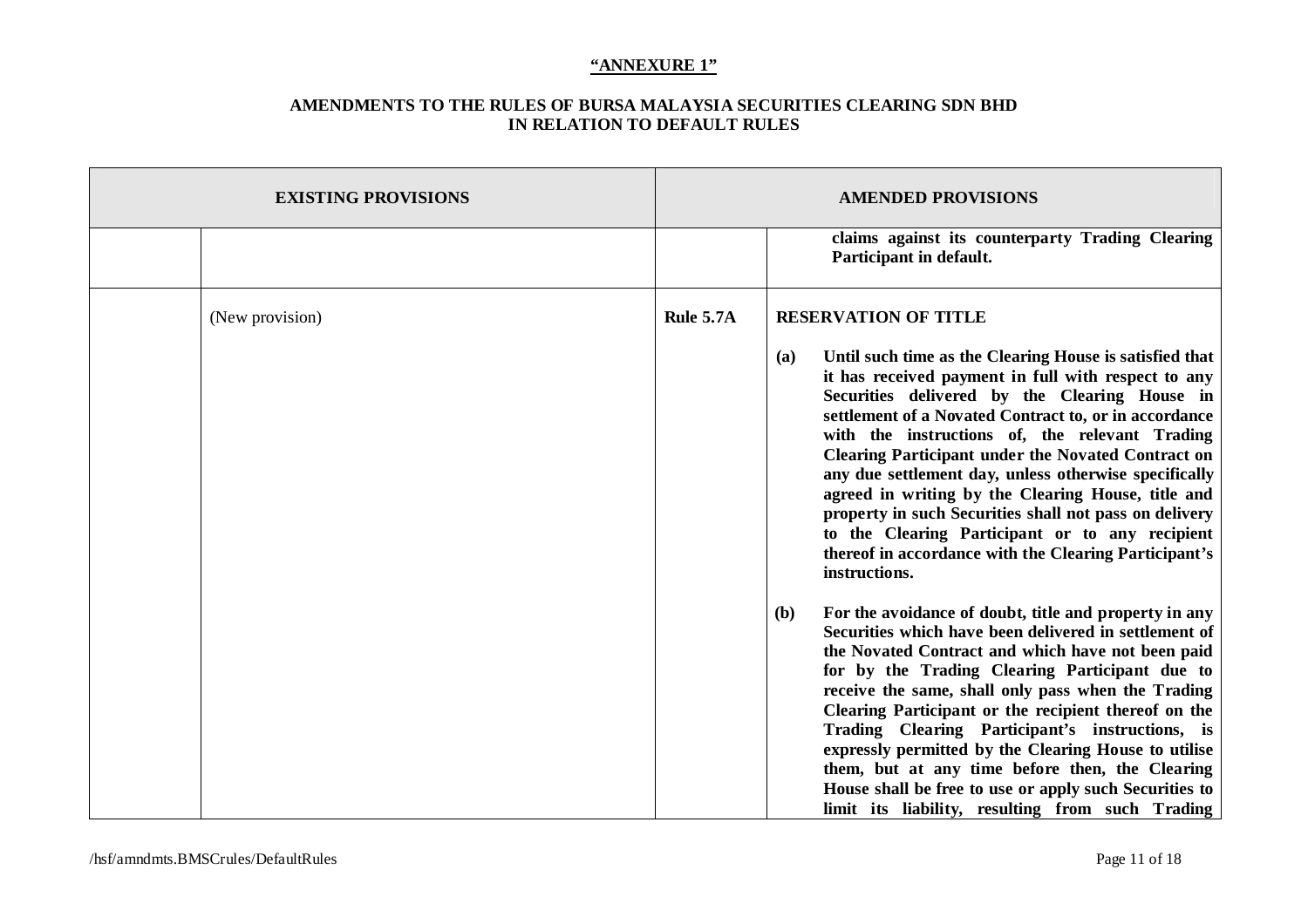| <b>EXISTING PROVISIONS</b> |      |                                                                                                                                                                                                                                                                                                                                             | <b>AMENDED PROVISIONS</b> |                                                                                                                                                                                                                                                                                                                                                                                                                                   |                                                                                                                                                                                                                                                                                                                                              |
|----------------------------|------|---------------------------------------------------------------------------------------------------------------------------------------------------------------------------------------------------------------------------------------------------------------------------------------------------------------------------------------------|---------------------------|-----------------------------------------------------------------------------------------------------------------------------------------------------------------------------------------------------------------------------------------------------------------------------------------------------------------------------------------------------------------------------------------------------------------------------------|----------------------------------------------------------------------------------------------------------------------------------------------------------------------------------------------------------------------------------------------------------------------------------------------------------------------------------------------|
|                            |      |                                                                                                                                                                                                                                                                                                                                             |                           | Clearing Participant's failure to make payment to<br>the Clearing House, in such manner as the Clearing<br>House considers appropriate. In the event that the<br>Trading Clearing Participant purports to transfer<br>such Securities from its securities account at the<br>Central Depository prior to good payment to the<br>Clearing House, no title shall pass to the recipient of<br>such Securities following the transfer. |                                                                                                                                                                                                                                                                                                                                              |
| Rule 5.8                   |      | DIRECT BUSINESS TRANSACTIONS                                                                                                                                                                                                                                                                                                                | Rule 5.8                  |                                                                                                                                                                                                                                                                                                                                                                                                                                   | DIRECT BUSINESS CONTRACTS                                                                                                                                                                                                                                                                                                                    |
|                            | (a)  | All Direct Business <i>Transactions</i> shall be governed by<br>Rule $5.8(a)$ .                                                                                                                                                                                                                                                             |                           | All Direct Business Contracts shall be governed by<br>(a)<br>Rule $5.8(a)$ .                                                                                                                                                                                                                                                                                                                                                      |                                                                                                                                                                                                                                                                                                                                              |
|                            | (i)  | The clearing and settlement of Direct Business<br>Transactions shall be effected through the<br>Clearing House and will require input by the<br>Trading Clearing Participant in respect of such<br>contracts into the Direct Business Comparison<br>System.                                                                                 |                           | (i)                                                                                                                                                                                                                                                                                                                                                                                                                               | The clearing and settlement of Direct Business<br>Contracts shall be effected through the<br>Clearing House and will require input by the<br>Trading Clearing Participant in respect of such<br>contracts into the Direct Business Comparison<br>System.                                                                                     |
|                            | (ii) | The input by the Trading Clearing Participant<br>will be subject to matching in accordance with<br>the procedural requirements of the Direct<br>Business Comparison System and when<br>the relevant Direct Business<br>matched,<br>Transactions will, unless rejected by the<br>Clearing House, be accepted for clearing and<br>settlement. |                           | (ii)                                                                                                                                                                                                                                                                                                                                                                                                                              | The input by the Trading Clearing Participant<br>will be subject to matching in accordance with<br>the procedural requirements of the Direct<br>Business Comparison System and when<br>the relevant Direct Business<br>matched.<br><b>Contracts</b> will, unless rejected by the Clearing<br>House, be accepted for clearing and settlement. |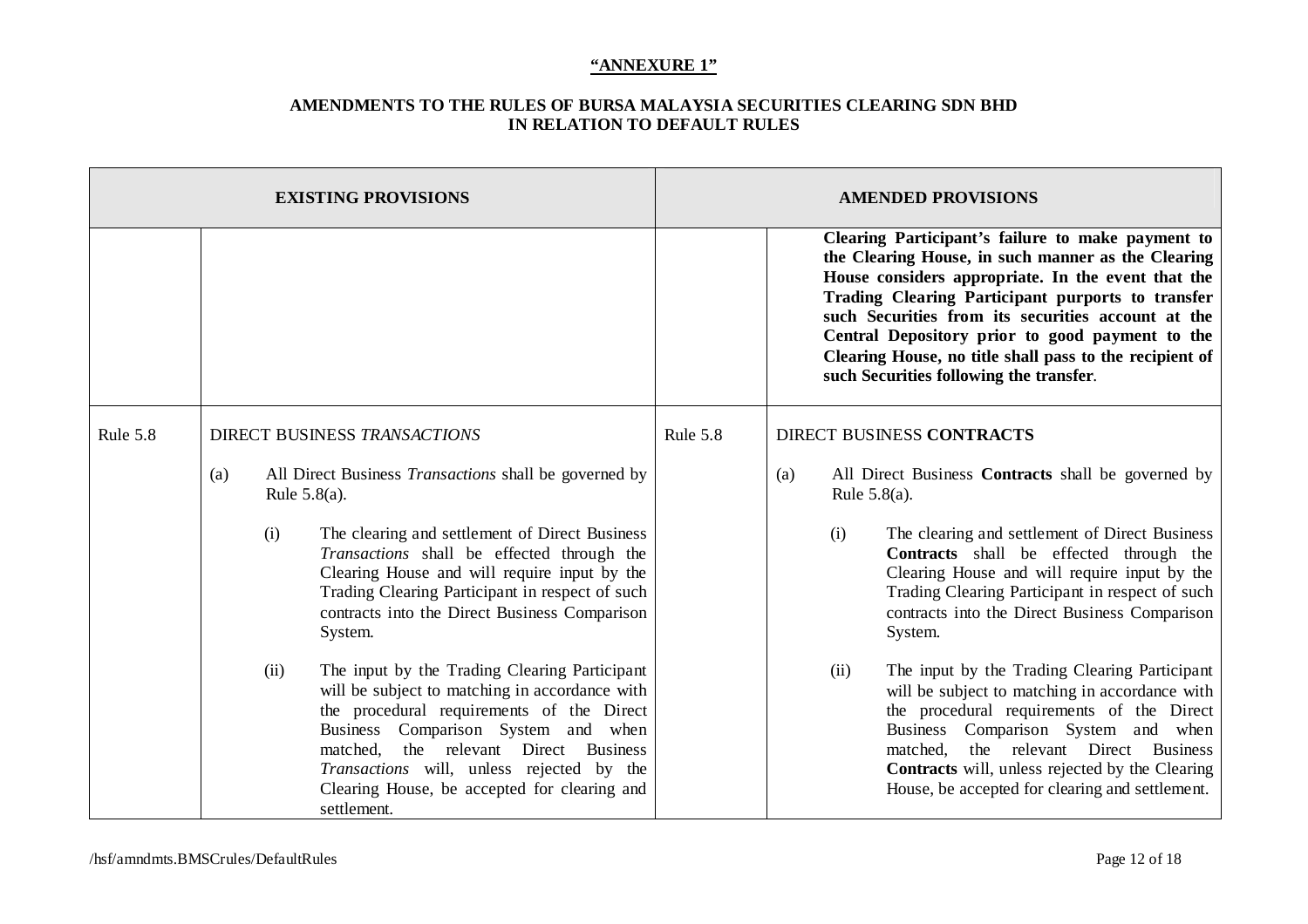| <b>EXISTING PROVISIONS</b> |     |       |                                                                                                                                                                                                                                                                                                                                                                                                                                                                                                                                                                                                                                  |          |     | <b>AMENDED PROVISIONS</b> |                                                                                                                                                                                                                                                                                                                                                                                                                                                                                                                                                                                                                   |
|----------------------------|-----|-------|----------------------------------------------------------------------------------------------------------------------------------------------------------------------------------------------------------------------------------------------------------------------------------------------------------------------------------------------------------------------------------------------------------------------------------------------------------------------------------------------------------------------------------------------------------------------------------------------------------------------------------|----------|-----|---------------------------|-------------------------------------------------------------------------------------------------------------------------------------------------------------------------------------------------------------------------------------------------------------------------------------------------------------------------------------------------------------------------------------------------------------------------------------------------------------------------------------------------------------------------------------------------------------------------------------------------------------------|
|                            |     |       |                                                                                                                                                                                                                                                                                                                                                                                                                                                                                                                                                                                                                                  |          |     |                           |                                                                                                                                                                                                                                                                                                                                                                                                                                                                                                                                                                                                                   |
| Rule 5.8                   | (b) | (i)   | Except in relation to Direct Business Transactions<br>cleared and settled through ISS under Section A of<br>Chapter 5, clearing and settlement of all Direct Business<br>Contracts shall be additionally governed by Rule 5.8(b).<br>Upon receipt of payment for the said<br>Securities, the Clearing House shall then credit<br>the said Securities into the buying Trading<br>Clearing Participant's securities account and<br>the proceeds thereof shall be paid to the selling<br>Trading Clearing Participant's financial<br>settlement account. Subject to sub-rule (ii), in<br>the event that there is any default in the | Rule 5.8 | (b) | (i)                       | Except in relation to Direct Business Contracts cleared<br>and settled through ISS under Section A of Chapter 5,<br>clearing and settlement of all Direct Business Contracts<br>shall be additionally governed by Rule 5.8(b) and<br><b>Section A of Chapter 4.</b><br>Upon receipt of payment for the said<br>Securities, the Clearing House shall then credit<br>the said Securities into the buying Trading<br>Clearing Participant's securities account and<br>the proceeds thereof shall be paid to the selling<br>Trading Clearing Participant's financial<br>settlement account. In the event of a default |
|                            |     |       | financial settlement by the buying Trading<br>Clearing Participant, the securities in the<br>Clearing House Direct Business Account will<br>be reverted to the selling Trading Clearing<br>Participant's securities account.                                                                                                                                                                                                                                                                                                                                                                                                     |          |     | (ii)                      | in the financial settlement by the buying<br>Trading Clearing Participant, Rule A4.1<br>shall apply.<br>No partial delivery of Securities and financial                                                                                                                                                                                                                                                                                                                                                                                                                                                           |
|                            |     | (ii)  | The Clearing House shall not be responsible<br>for any default by the Trading Clearing                                                                                                                                                                                                                                                                                                                                                                                                                                                                                                                                           |          |     |                           | settlement shall be allowed for Direct Business<br>Contracts.                                                                                                                                                                                                                                                                                                                                                                                                                                                                                                                                                     |
|                            |     |       | Participant in respect of Direct Business<br>Transactions and the Trading Clearing<br>Participant itself shall pursue all claims<br>against its counterparty Trading Clearing<br>Participant in default.                                                                                                                                                                                                                                                                                                                                                                                                                         |          |     | (iii)                     | The Clearing House may in consultation with<br>the Commission apply any other mode or<br>requirements, not specifically mentioned<br>herein, in respect of the clearing and settlement<br>of Direct Business Contracts, as the Clearing<br>House deems appropriate in the respective                                                                                                                                                                                                                                                                                                                              |
|                            |     | (iii) | No partial delivery of securities and financial                                                                                                                                                                                                                                                                                                                                                                                                                                                                                                                                                                                  |          |     |                           | circumstances.                                                                                                                                                                                                                                                                                                                                                                                                                                                                                                                                                                                                    |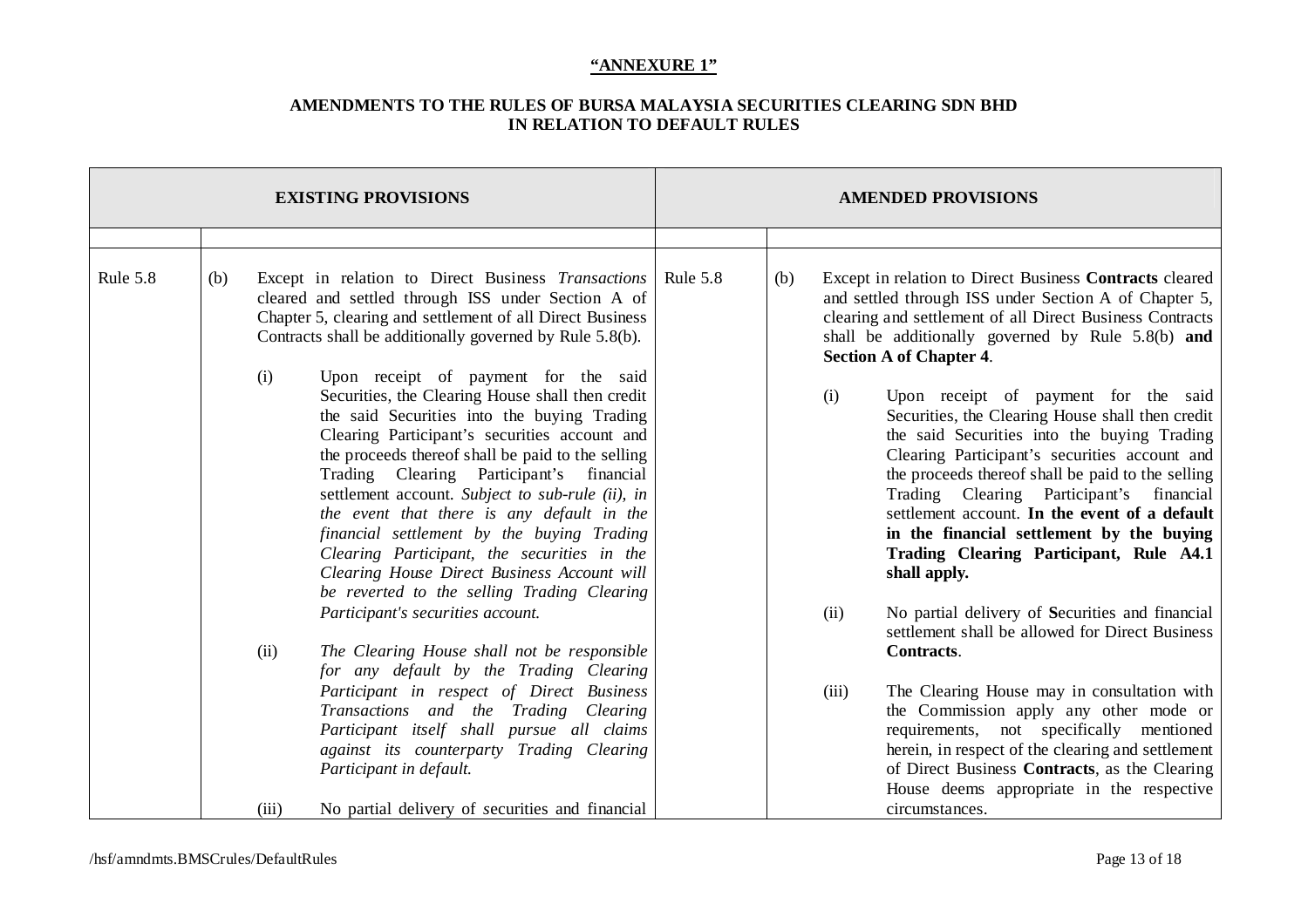| <b>EXISTING PROVISIONS</b> |                                                                                                                                                                                                                                                                                                                                                                                                                                                                                                                                                                                                                                                                                                                                                                                                                             |                                                                                                                                                                                                                                                                                                                                                                               | <b>AMENDED PROVISIONS</b> |                                                                                                                                                                                                                                                                                                                                                                                                                                                                                                                                                                                                                                                                                                                                                                                                                     |  |
|----------------------------|-----------------------------------------------------------------------------------------------------------------------------------------------------------------------------------------------------------------------------------------------------------------------------------------------------------------------------------------------------------------------------------------------------------------------------------------------------------------------------------------------------------------------------------------------------------------------------------------------------------------------------------------------------------------------------------------------------------------------------------------------------------------------------------------------------------------------------|-------------------------------------------------------------------------------------------------------------------------------------------------------------------------------------------------------------------------------------------------------------------------------------------------------------------------------------------------------------------------------|---------------------------|---------------------------------------------------------------------------------------------------------------------------------------------------------------------------------------------------------------------------------------------------------------------------------------------------------------------------------------------------------------------------------------------------------------------------------------------------------------------------------------------------------------------------------------------------------------------------------------------------------------------------------------------------------------------------------------------------------------------------------------------------------------------------------------------------------------------|--|
|                            | (iv)                                                                                                                                                                                                                                                                                                                                                                                                                                                                                                                                                                                                                                                                                                                                                                                                                        | settlement shall be allowed for Direct Business<br>Transactions.<br>The Clearing House may in consultation with<br>the Commission apply any other mode or<br>requirements, not specifically mentioned<br>herein, in respect of the clearing and settlement<br>of Direct Business Transactions, as the<br>Clearing House deems appropriate in the<br>respective circumstances. |                           |                                                                                                                                                                                                                                                                                                                                                                                                                                                                                                                                                                                                                                                                                                                                                                                                                     |  |
| Rule A5.1                  | CONDITION PRECEDENT FOR USE OF ISS<br>Use of the ISS is conditional upon the Non Trading Clearing<br>Participant and other Clearing Participants agreeing in writing,<br>in the prescribed form, to be bound by and observe the Rules,<br>Operational Procedures, directives and other regulations of the<br>Clearing House for the time being in force, any decision or<br>directives of the Clearing House and the obligations imposed on<br>the Non Trading Clearing Participant upon admission, the<br>continuing obligations, including without limitation, to uphold<br>the highest standards of competence and integrity, as the case<br>may be.<br>For avoidance of doubt, this Chapter shall apply to all ISS<br>Transaction resulting either from Market Contract on the<br>Exchange or Direct Business Contract. |                                                                                                                                                                                                                                                                                                                                                                               | Rule A5.1                 | CONDITION PRECEDENT FOR USE OF ISS<br>Use of the ISS is conditional upon the Non Trading Clearing<br>Participant and other Clearing Participants agreeing in writing,<br>in the prescribed form, to be bound by and observe the Rules,<br>Operational Procedures, directives and other regulations of the<br>Clearing House for the time being in force, any decision or<br>directives of the Clearing House and the obligations imposed on<br>the Non Trading Clearing Participant upon admission, the<br>continuing obligations, including without limitation, to uphold<br>the highest standards of competence and integrity, as the case<br>may be.<br>For avoidance of doubt, this Chapter shall apply to all ISS<br>Transaction resulting either from Novated Contract or Direct<br><b>Business Contract.</b> |  |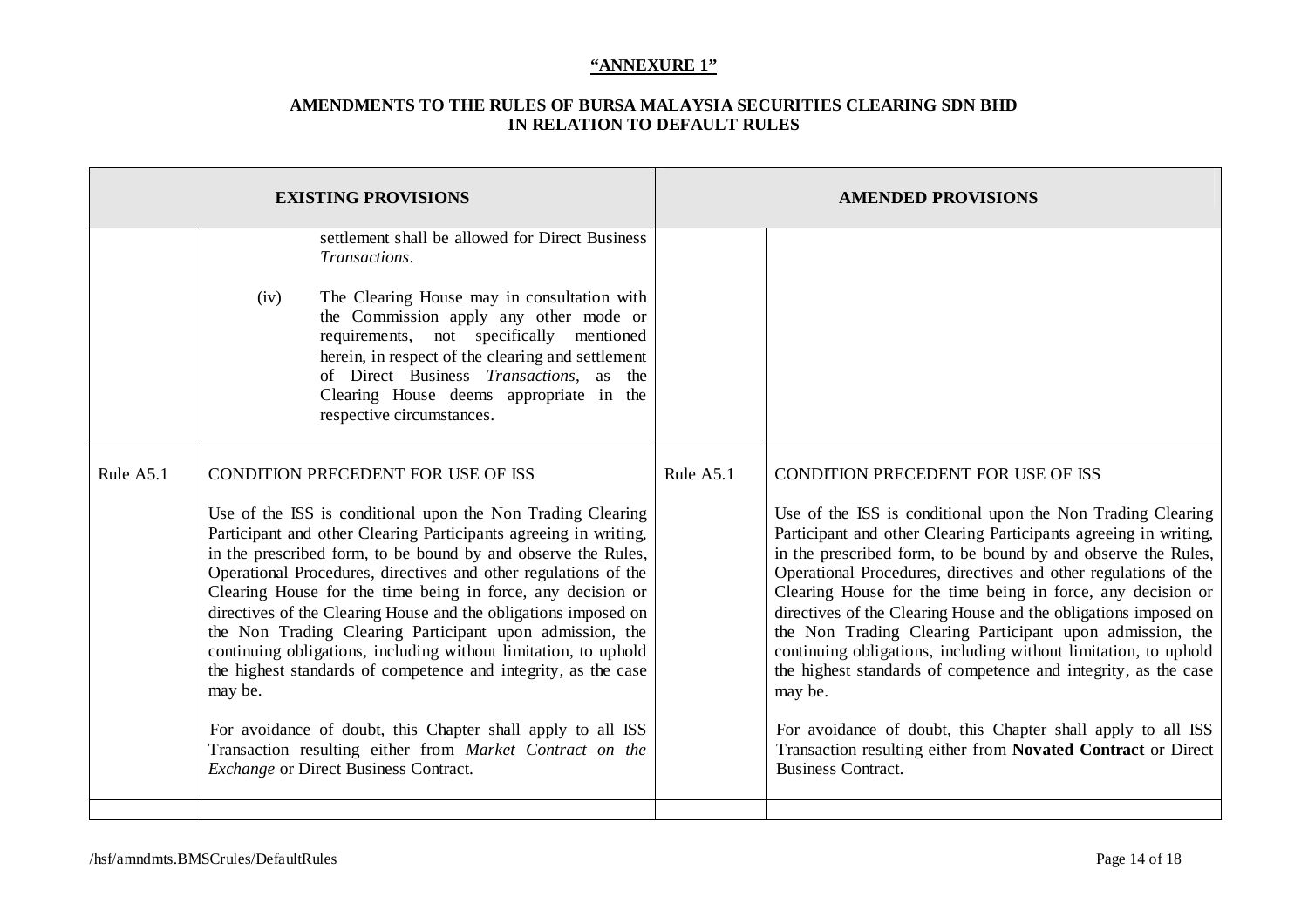| <b>EXISTING PROVISIONS</b> |                    |                                                                                                                                                                                                                                                                                               | <b>AMENDED PROVISIONS</b> |            |                                                                                                                                                                                                                                                                                    |
|----------------------------|--------------------|-----------------------------------------------------------------------------------------------------------------------------------------------------------------------------------------------------------------------------------------------------------------------------------------------|---------------------------|------------|------------------------------------------------------------------------------------------------------------------------------------------------------------------------------------------------------------------------------------------------------------------------------------|
| Rule A5.2                  | (b)<br>the ISS if: | The Clearing House shall only accept an ISS Instruction<br>and ISS Confirmation and/or ISS Affirmation in relation<br>to an ISS Transaction for clearing and settlement under                                                                                                                 | Rule A5.2                 | (b)        | The Clearing House shall only accept an ISS Instruction<br>and ISS Confirmation and/or ISS Affirmation in relation<br>to an ISS Transaction for clearing and settlement under<br>the ISS if:                                                                                       |
|                            | (i)                | such ISS Transaction results directly from or in<br>a Market Contract; and                                                                                                                                                                                                                    |                           | (ii)       | such ISS Transaction results directly from or in<br>a Market Contract; and                                                                                                                                                                                                         |
|                            | (ii)               | such ISS Transaction relates to the same<br>Securities of the relevant Market Contract and<br>the quantity thereof shall:                                                                                                                                                                     |                           | (ii)       | such ISS Transaction relates to the same<br>Securities of the relevant Market Contract and<br>the quantity thereof shall:                                                                                                                                                          |
|                            |                    | for Market Contract on the Exchange,<br>(aa)<br>not exceeding thereto; or                                                                                                                                                                                                                     |                           |            | for Novated Contract, not exceeding<br>(aa)<br>thereto; or                                                                                                                                                                                                                         |
|                            |                    | for Direct Business Contract, being<br>(bb)<br>equal thereto; and                                                                                                                                                                                                                             |                           |            | for Direct Business Contract, being<br>(bb)<br>equal thereto; and                                                                                                                                                                                                                  |
|                            | (iii)              | the ISS Transaction, is to be settled on the<br>same due settlement day as the Market<br>Contract to which it relates.                                                                                                                                                                        |                           | (iii)      | the ISS Transaction, is to be settled on the<br>same due settlement day as the Market<br>Contract to which it relates.                                                                                                                                                             |
| Rule A5.8                  |                    | UNSETTLED ISS TRANSACTION                                                                                                                                                                                                                                                                     | Rule A5.8                 |            | UNSETTLED ISS TRANSACTION                                                                                                                                                                                                                                                          |
|                            | (a)<br>the         | Without prejudice to the rights and liabilities as between<br>Clearing Participants concerned, any<br><b>ISS</b><br>Transaction resulting from Market Contract on the<br><i>Exchange</i> , accepted for settlement by the Clearing<br>House under ISS which remains unsettled or is partially |                           | (a)<br>the | Without prejudice to the rights and liabilities as between<br>Clearing Participants concerned,<br>any ISS<br>Transaction resulting from Novated Contract, accepted<br>for settlement by the Clearing House under ISS which<br>remains unsettled or is partially settled on the due |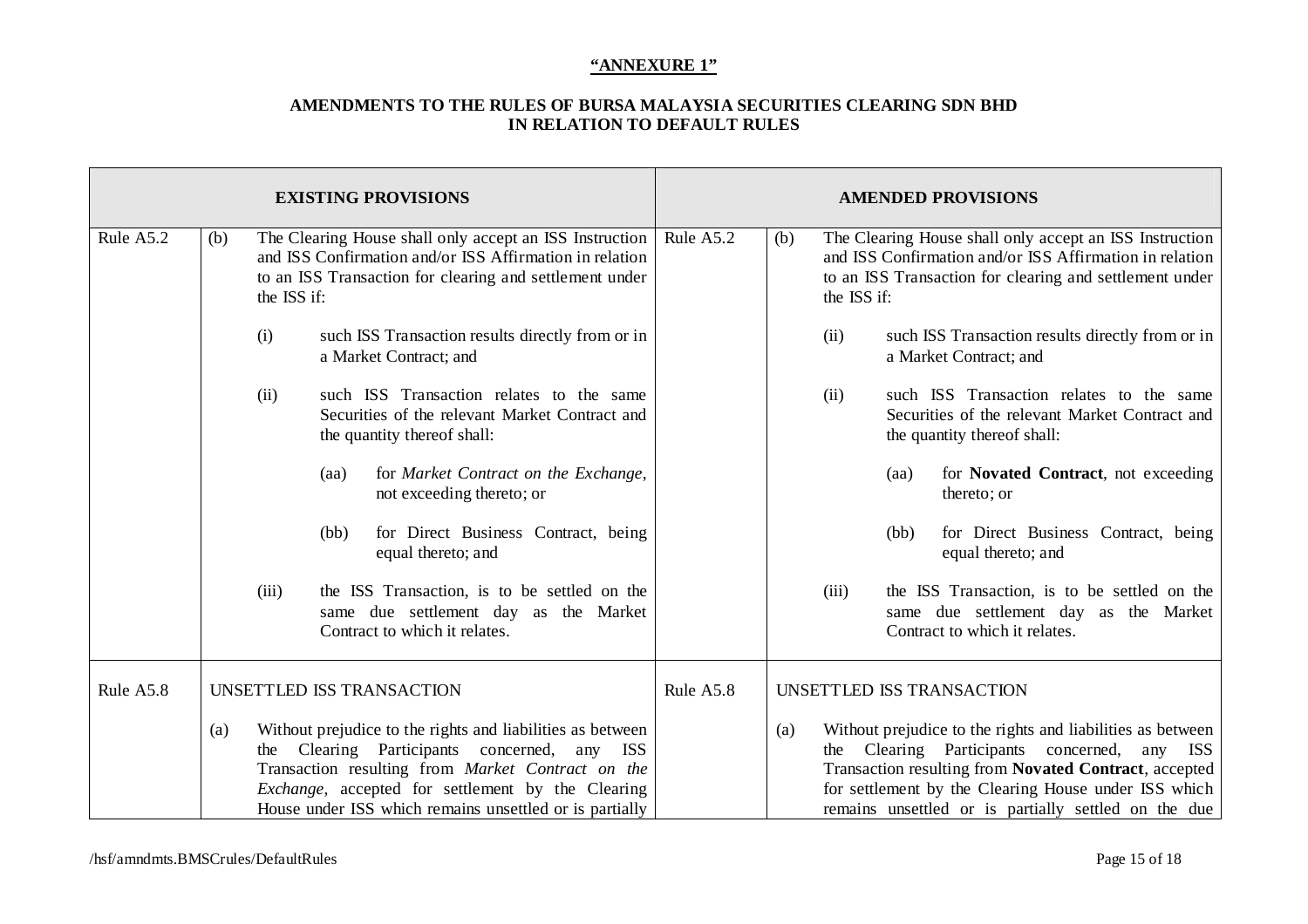|                   | <b>EXISTING PROVISIONS</b>                                                                                                                                                                                                                                                                                                                                                                                                                                                                                                                                                                                                                               | <b>AMENDED PROVISIONS</b> |                                                                                                          |  |
|-------------------|----------------------------------------------------------------------------------------------------------------------------------------------------------------------------------------------------------------------------------------------------------------------------------------------------------------------------------------------------------------------------------------------------------------------------------------------------------------------------------------------------------------------------------------------------------------------------------------------------------------------------------------------------------|---------------------------|----------------------------------------------------------------------------------------------------------|--|
|                   | settled on the due settlement day may be subject to<br>automatic buy-in by the Clearing House in accordance<br>with the Rules.                                                                                                                                                                                                                                                                                                                                                                                                                                                                                                                           |                           | settlement day may be subject to automatic buy-in by<br>the Clearing House in accordance with the Rules. |  |
| <b>Rule A5.10</b> | <b>RESERVATION OF TITLE</b>                                                                                                                                                                                                                                                                                                                                                                                                                                                                                                                                                                                                                              | <b>Rule A5.10</b>         | Deleted.                                                                                                 |  |
|                   | Until such time as the Clearing House is satisfied that it<br>$\left(a\right)$<br>has received payment in full with respect to any<br>Securities delivered by the Clearing House in settlement<br>of an ISS Transaction to, or in accordance with the<br>instructions of, the relevant Clearing Participant under<br>the ISS on any due settlement day, unless otherwise<br>specifically agreed in writing by the Clearing House,<br>title and property in such Securities shall not pass on<br>delivery to the Clearing Participant or to any recipient<br>thereof in accordance with the Clearing Participant's<br>instructions.                       |                           |                                                                                                          |  |
|                   | For the avoidance of doubt, title and property in any<br>(b)<br>Securities which have been delivered in settlement under<br>the ISS and which have not been paid for by the<br>Clearing Participant due to receive the same shall only<br>pass when the Clearing Participant or the recipient<br>thereof on the Clearing Participant's instructions, is<br>expressly permitted by the Clearing House to utilise<br>them, but at any time before then, the Clearing House<br>shall be free to use or apply such Securities to limit its<br>exposure, resulting from such Clearing Participant's<br>failure to make payment to the Clearing House, in such |                           |                                                                                                          |  |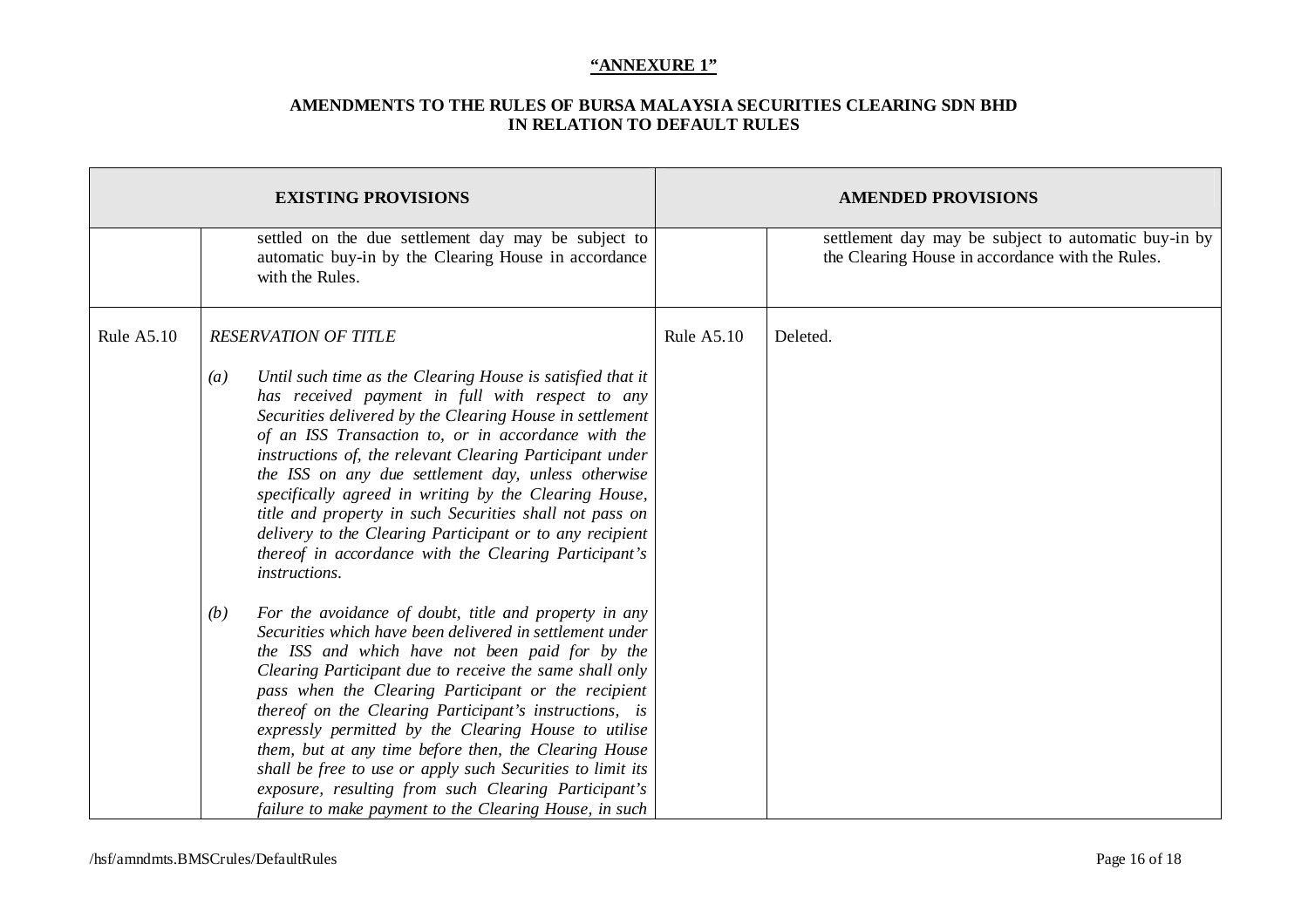|             | <b>EXISTING PROVISIONS</b>                                                                                                                                                                                                                                                                                                       | <b>AMENDED PROVISIONS</b> |                                                                                                                                                                                                                                                                             |  |
|-------------|----------------------------------------------------------------------------------------------------------------------------------------------------------------------------------------------------------------------------------------------------------------------------------------------------------------------------------|---------------------------|-----------------------------------------------------------------------------------------------------------------------------------------------------------------------------------------------------------------------------------------------------------------------------|--|
|             | manner as the Clearing House considers appropriate. In<br>the event that the Clearing Participant purports to<br>transfer such Securities from its stock account at the<br>Central Depository prior to good payment to the<br>Clearing House, no title shall pass to the recipient of<br>such Securities following the transfer. |                           |                                                                                                                                                                                                                                                                             |  |
| Rule A5.11  | NON LIABILITY FOR MARKET CONTRACTS<br>Without prejudice to any rights and liabilities that the<br>(a)<br>Clearing Participant may have against each other, a Non                                                                                                                                                                 | Rule A5.11                | NON LIABILITY FOR NOVATED CONTRACTS<br>Without prejudice to any rights and liabilities that the<br>(a)<br>Clearing Participant may have against each other, a Non                                                                                                           |  |
|             | Trading Clearing Participant shall be under no liability<br>for any failure of a Trading Clearing Participant to settle<br>a Market Contract that results from a Buy Transaction or<br>Sell Transaction, as the case may be.                                                                                                     |                           | Trading Clearing Participant shall be under no liability<br>for any failure of a Trading Clearing Participant to settle<br>a Novated Contract that results from a Buy Transaction<br>or Sell Transaction, as the case may be.                                               |  |
|             | The Trading Clearing Participant who is a party to the<br>(b)<br>Market Contract which fails to settle due to its inability<br>to deliver Securities or funds, as the case may be, in<br>settlement thereof shall be liable to the Clearing House<br>with respect thereto.                                                       |                           | The Trading Clearing Participant who is a party to the<br>(b)<br>Novated Contract which fails to settle due to its inability<br>to deliver Securities or funds, as the case may be, in<br>settlement thereof shall be liable to the Clearing House<br>with respect thereto. |  |
| Rule 6.12.1 | APPLICATION OF CLEARING GUARANTEE FUND                                                                                                                                                                                                                                                                                           | Rule 6.12.1               | APPLICATION OF CLEARING GUARANTEE FUND                                                                                                                                                                                                                                      |  |
|             | 6.12.1 Without prejudice to other provisions of the Rules, the<br>Clearing Guarantee Fund shall be applied in respect of<br>the obligations and liabilities of the Clearing House<br>arising out of <i>Market</i> Contracts (including, but not                                                                                  |                           | 6.12.1 Without prejudice to other provisions of the Rules, the<br>Clearing Guarantee Fund shall be applied in respect of<br>the obligations and liabilities of the Clearing House<br>arising out of <b>Novated</b> Contracts (including, but not                            |  |